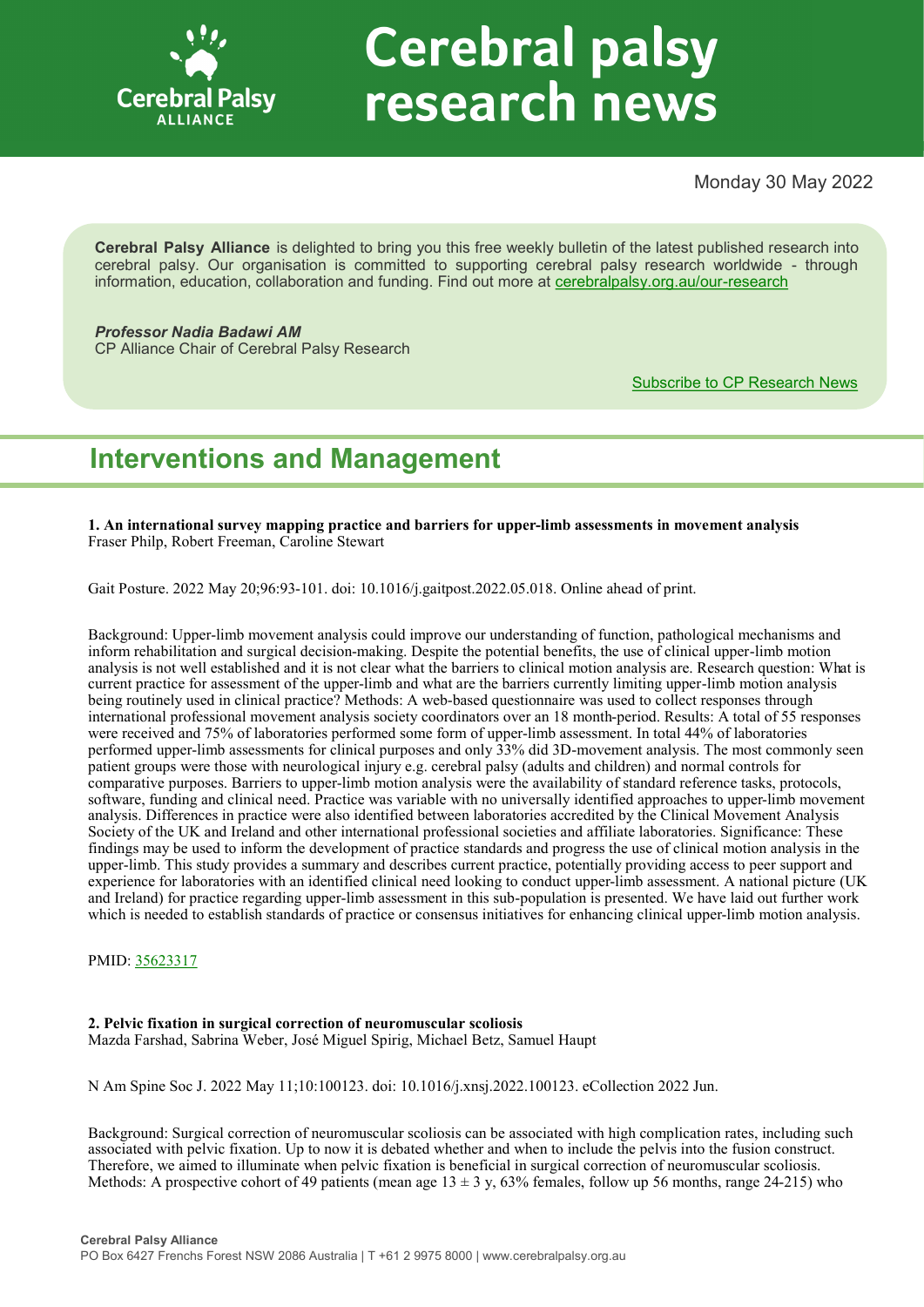underwent correction of neuromuscular scoliosis including S1/the ileum ( $n = 18$ ) or without ( $n = 31$ ) pelvic fixation were included. The outcome was measured with analysis of radiological parameters, clinical improvement and complication/revision rates. Subgroup analysis was performed to find if non-ambulatory patients with gross motor function classification system (GMFCS) levels >III, with larger scoliotic curves (>60°) and moderate pelvic obliquities up to 35° benefit from pelvic fixation. Results: There was no significant difference in complications when comparing patients with (9 out of 18 patients, 50%) or without (9 out of 31 patients, 29%) fixation to the pelvis ( $p = .219$ ). Wheelchair bound patients (GMFCS >III) with cobb angles greater than 60° and pelvic obliquity less than  $35^\circ$  (n = 20) revealed no differences in amount of clinical improvement of ambulation with  $(n = 9)$  or without  $(n = 11)$  pelvic fixation (p: n.s.). And even complication or revision rates where not different in those two groups. Conclusion: Pelvic fixation does not seem obligatory in wheelchair bound patients per definition. Even with pelvic obliquities up to 35° and large scoliotic curves >60°, avoiding pelvic fixation does not result in higher revision rate or worse clinical outcomes.

#### PMID: [35619626](https://pubmed.ncbi.nlm.nih.gov/35619626)

#### **3. The influence of tone on proximal femoral and acetabular geometry in neuromuscular hip displacement: A comparison of cerebral palsy and spinal muscular atrophy**

Armagan Can Ulusaloglu, Ali Asma, Kenneth J Rogers, Michael Wade Shrader, H Kerr Graham, Jason J Howard

J Child Orthop. 2022 Apr;16(2):121-127. doi: 10.1177/18632521221084184. Epub 2022 Apr 30.

Purpose: The aim of this article was to compare longitudinal changes in hip morphology in cerebral palsy (hypertonic) and spinal muscular atrophy (hypotonic) to examine the influence of muscle tone on development of hip displacement. Methods: Children with spinal muscular atrophy (Types I and II) and cerebral palsy (Gross Motor Function Classification System IV and V) with hip displacement (migration percentage >30%) were included. Head shaft angle, migration percentage, and acetabular index were measured at T1 (1-2.5 years), T2 (3-5 years), and T3 (6-8 years). Analysis of variance testing and linear regression were utilized. Results: Sixty patients (cerebral palsy,  $N = 41$ ; spinal muscular atrophy,  $N = 19$ ) were included. Hip displacement occurred earlier in spinal muscular atrophy (34 months) than cerebral palsy (49 months) ( $p = 0.003$ ). Head shaft angle was high and did not change between T1, T2, and T3, but significant changes in migration percentage were found (cerebral palsy: 23%, 36%, 45% (p < 0.01) and spinal muscular atrophy: 37%, 57%, 61% (p = 0.02)). Migration percentage increased by age in cerebral palsy  $(r = 0.41, p < 0.001)$ , but not in spinal muscular atrophy  $(r = 0.18, p = 0.09)$ . Acetabular index increased with migration percentage (cerebral palsy:  $r = 0.41$ ,  $p < 0.001$ ; spinal muscular atrophy:  $r = 0.48$ ,  $p < 0.001$ ). Conclusion: Persistent lateral physeal tilt by head shaft angle was found for both spinal muscular atrophy and cerebral palsy. Abnormal physeal alignment may be causally related to weakness of the hip abductor muscles rather than spasticity or muscle imbalance, resulting in coxa valga and secondary acetabular dysplasia. Level of evidence: III (case-control study).

#### PMID: [35620131](https://pubmed.ncbi.nlm.nih.gov/35620131)

**4. Prevalence and treatment of hip displacement in children with cerebral palsy in Finland** Ira Jeglinsky, Ann I Alriksson-Schmidt, Gunnar Hägglund, Matti Ahonen

J Child Orthop. 2022 Apr;16(2):128-135. doi: 10.1177/18632521221089439. Epub 2022 Apr 30.

Purpose: The aim was to study the prevalence of hip displacements, dislocations, and the hip surgeries performed in a Finnish cohort of children with cerebral palsy not followed up in a hip surveillance program and to compare these with previous studies performed in Northern European countries before and after the implementation of hip surveillance programs. Methods: A cross -sectional study. A cohort including 480 children with cerebral palsy, born during the period 2000-2018, not enrolled in a hip surveillance program. Migration percentages were recorded from hip radiographs, age at first hip surgery and type of surgery was extracted from medical records. In a separate analysis, the inclusion criteria were adapted to fit two studies analyzing hip dislocation and hip surgery in Sweden, Norway, and Scotland before and after the implementation of a hip surveillance program. Chi-square tests were used to assess differences in proportions between the groups. Results: In total, 286 children  $(60\%)$  have had at least one hip radiograph. Of these, 10 (3.5%) developed hip dislocation, which is more than in children of countries with hip surveillance programs (Sweden 0.7%, Scotland 1.3%,  $p < 0.001$ ). Initial surgery to prevent hip dislocation was performed at an older age  $(p < 0.001)$ . Conclusion: Children with cerebral palsy in Finland not participating in a surveillance hip program were more likely to undergo hip surgery at an older age and to develop hip displacements and dislocations. The results support the effectiveness of surveillance programs to prevent hip dislocation in children with cerebral palsy. Level of evidence: III.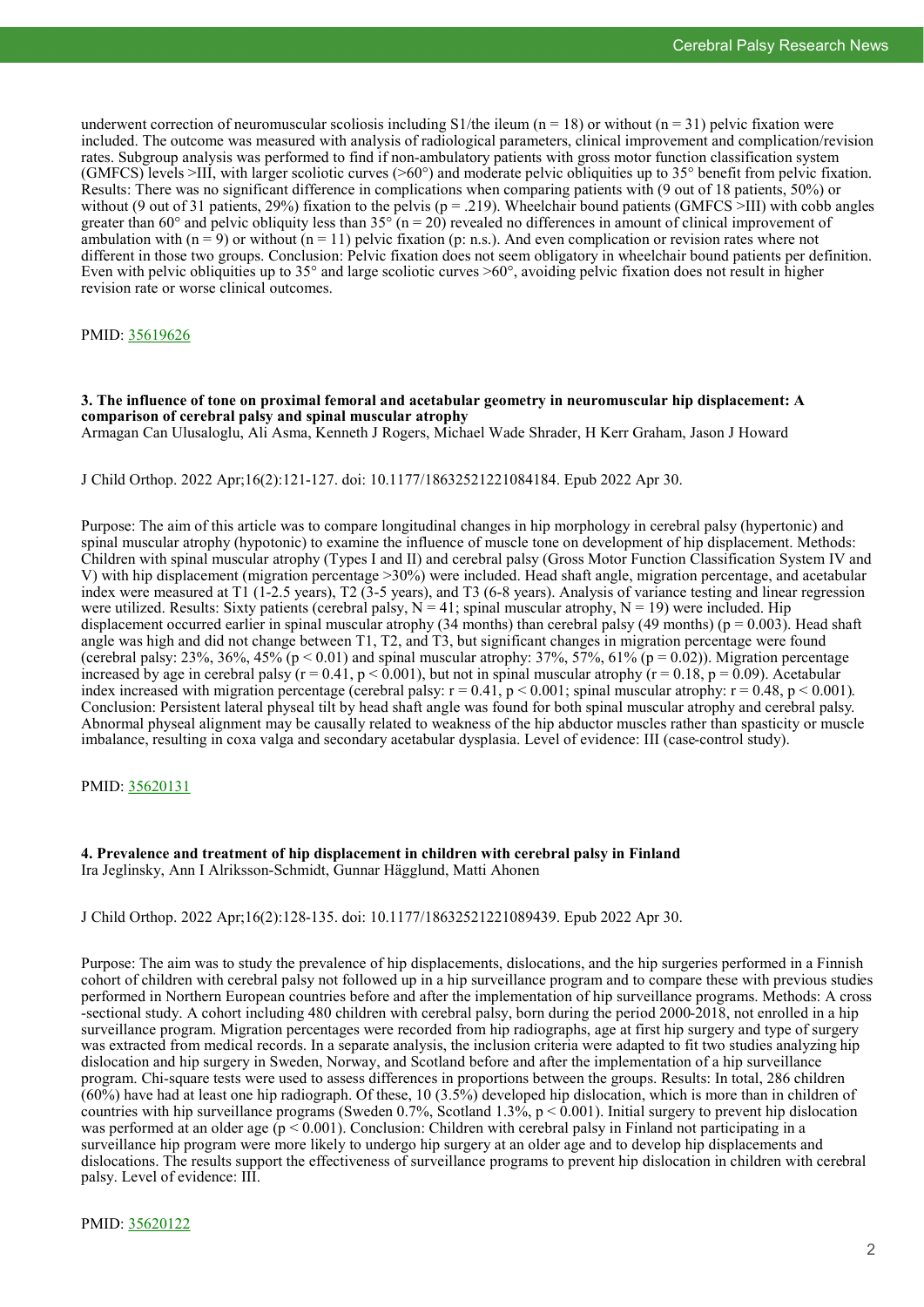#### **5. Anterior distal femoral hemiepiphysiodesis in children with cerebral palsy: Establishing surgical indications and techniques using the modified Delphi method and literature review**

Benjamin J Shore, James McCarthy, M Wade Shrader, H Kerr Graham, Matthew Veerkamp, Erich Rutz, Henry Chambers, Jon R Davids, Unni Narayanan, Tom F Novacheck, Kristan Pierz, Thomas Dreher, Jason Rhodes, Jeffery Shilt, Tim Theologis, Anja Van Campenhout, Robert M Kay

J Child Orthop. 2022 Feb;16(1):65-74. doi: 10.1177/18632521221087529. Epub 2022 Apr 5.

Purpose: The purpose of this study was to develop consensus for the surgical indications of anterior distal femur hemiepiphysiodesis in children with cerebral palsy using expert surgeon opinion through a modified Delphi technique. Methods: The panel used a 5-level Likert-type scale to record agreement or disagreement with 27 statements regarding anterior distal femur hemiepiphysiodesis. Consensus was defined as at least 80% of responses being in the highest or lowest 2 of the Likert-type ratings. General agreement was defined as 60%-79% falling into the highest or lowest 2 ratings. Results: For anterior distal femur hemiepiphysiodesis, 27 statements were surveyed: consensus or general agreement among the panelists was achieved for 22 of 27 statements (22/27, 82%) and 5 statements had no agreement (5/27, 18%). There was general consensus that anterior distal femur hemiepiphysiodesis is indicated for ambulatory children with cerebral palsy, with at least 2 years growth remaining, and smaller (<30 degrees) knee flexion contractures and for minimally ambulatory children to aid in standing/transfers. Consensus was achieved regarding the importance of close radiographic follow-up after screw insertion to identify or prevent secondary deformity. There was general agreement that percutaneous screws are preferred over anterior plates due to the pain and irritation associated with plates. Finally, it was agreed that anterior distal femur hemiepiphysiodesis was not indicated in the absence of a knee flexion contracture. Conclusion: Anterior distal femur hemiepiphysiodesis can be used to treat fixed knee flexion contractures in the setting of crouch gait, but other associated lever arm dysfunctions must be addressed by single-event multilevel surgery. Level of evidence: V.

#### PMID: [35615394](https://pubmed.ncbi.nlm.nih.gov/35615394)

**6. Finding consensus for hamstring surgery in ambulatory children with cerebral palsy using the Delphi method** Robert M Kay, James McCarthy, Unni Narayanan, Jason Rhodes, Erich Rutz, Jeffery Shilt, Benjamin J Shore, Matthew Veerkamp, M Wade Shrader, Tim Theologis, Anja Van Campenhout, Kristan Pierz, Henry Chambers, Jon R Davids, Thomas Dreher, Tom F Novacheck, Kerr Graham

J Child Orthop. 2022 Feb;16(1):55-64. doi: 10.1177/18632521221080474. Epub 2022 Apr 5.

Purpose: There is marked variation in indications and techniques for hamstring surgery in children with cerebral palsy. There is particular uncertainty regarding the indications for hamstring transfer compared to traditional hamstring lengthening. The purpose of this study was for an international panel of experts to use the Delphi method to establish consensus indications for hamstring surgery in ambulatory children with cerebral palsy. Methods: The panel used a five-level Likert-type scale to record agreement or disagreement with statements regarding hamstring surgery, including surgical indications and techniques, postoperative care, and outcome measures. Consensus was defined as at least 80% of responses being in the highest or lowest two of the five Likert-type ratings. General agreement was defined as 60%-79% falling into the highest or lowest two ratings. There was no agreement if neither of these thresholds was reached. Results: The panel reached consensus or general agreement for 38 (84%) of 45 statements regarding hamstring surgery. The panel noted the importance of assessing pelvic tilt during gait when considering hamstring surgery, and also that lateral hamstring lengthening is rarely needed, particularly at the index surgery. They noted that repeat hamstring lengthening often has poor outcomes. The panel was divided regarding hamstring transfer surgery, with only half performing such surgery. Conclusion: The results of this study can help pediatric orthopedic surgeons optimize decision-making in their choice and practice of hamstring surgery for ambulatory children with cerebral palsy. This has the potential to reduce practice variation and significantly improve outcomes for ambulatory children with cerebral palsy. Level of evidence: level V.

PMID: [35615393](https://pubmed.ncbi.nlm.nih.gov/35615393)

#### **7. Assessment of foot alignment and function for ambulatory children with cerebral palsy: Results of a modified Delphi technique consensus study**

Jon R Davids, Jeff Shilt, Robert Kay, Thomas Dreher, Benjamin J Shore, James McCarthy, Wade Shrader, Kerr Graham, Matthew Veerkamp, Unni Narayanan, Hank Chambers, Tom Novacheck, Jason Rhodes, Anja Van Campenhout, Kristan Pierz, Tim Theologis, Erich Rutz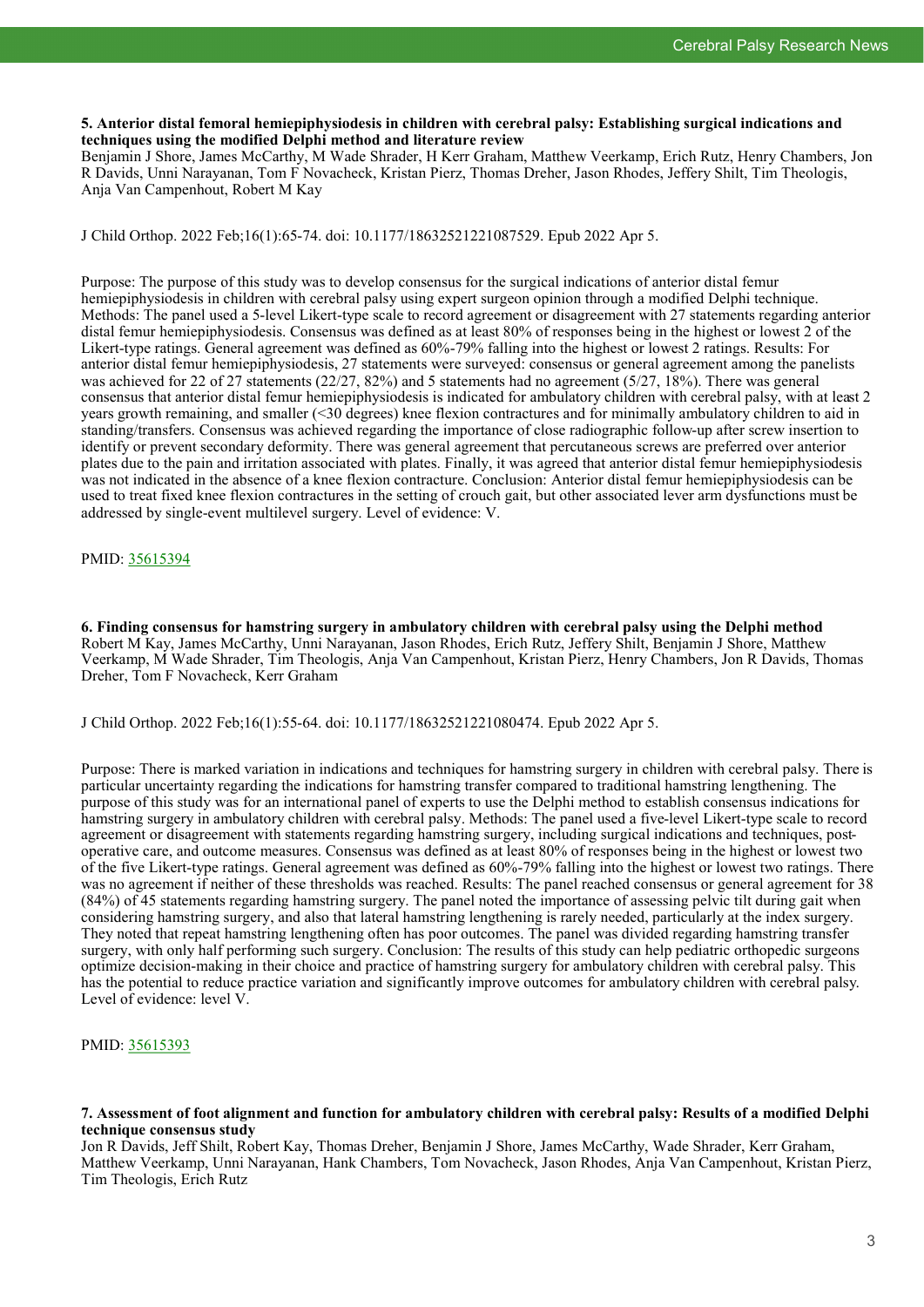#### J Child Orthop. 2022 Apr;16(2):111-120. doi: 10.1177/18632521221084183. Epub 2022 Apr 30.

Purpose: The purpose of this study was to establish consensus for the assessment of foot alignment and function in ambulatory children with cerebral palsy, using expert surgeon's opinion through a modified Delphi technique. Methods: The panel used a five-level Likert-type scale to record agreement or disagreement with 33 statements regarding the assessment of foot alignment and function. Consensus was defined as at least 80% of responses being in the highest or lowest of two of the five Likert-type ratings. General agreement was defined as 60%-79% falling into the highest or lowest two ratings. There was no agreement if neither threshold was reached. Results: Consensus was achieved for 25 (76%) statements, general agreement for 4 (12%) statements, and lack of consensus for 4 (12%) of the statements. There was consensus that the functional anatomy of the foot is best understood by dividing the foot into three segments and two columns. Consensus was achieved concerning descriptors of foot segmental alignment for both static and dynamic assessment. There was consensus that radiographs of the foot should be weight-bearing. There was general agreement that foot deformity in children with cerebral palsy can be classified into three levels based on soft tissue imbalance and skeletal malalignment. Conclusion: The practices identified in this study can be used to establish best care guidelines, and the format used will be a template for future Delphi technique studies on clinical decisionmaking for the management of specific foot segmental malalignment patterns commonly seen in children with cerebral palsy. Level of evidence: V.

#### PMID: [35620124](https://pubmed.ncbi.nlm.nih.gov/35620124)

#### **8. Individual muscle force-energy rate is altered during crouch gait: A neuro-musculoskeletal evaluation** Emiliano Pablo Ravera, Marcos José Crespo, Adam Rozumalski

J Biomech. 2022 May 17;139:111141. doi: 10.1016/j.jbiomech.2022.111141. Online ahead of print.

Children with pathological movement patterns like crouch gait present with excessive knee and hip flexion during stance phase due to multiple factors. A good treatment requires that the primary factor is reduced or eliminated to optimise the relationship between muscle energy expenditure and muscle force production during walking. In this way, neuro-musculoskeletal simulations are reliable tools to evaluate how individual muscles contribute to gait. However, previous studies have reported that changes in energy consumed per unit time have not correlated with crouch gait severity. In this study, EMG-informed musculoskeletal simulations combined with analytical approaches (which include altered muscle composition and morphology presented in children with CP) were used to evaluate individual muscle force, energy expenditure and their relationship in five typically developing children and eleven children with different degrees of crouch gait severity. In agreement with the literature, our results show an increase in Watts required per Newton of muscle force during walking in children with crouch gait when compared to unimpaired gait. This is true for all levels of crouch but does not correlate with severity. Hamstrings required more than three times the muscle energy per Newton of muscle force during crouch gait compared with unimpaired gait. Also, a different strategy in muscle force-energy rate of quadriceps and plantarflexors muscle groups was present in crouch gait. Finally, our results showed weakness in hamstrings and gastrocnemius with an increment in their muscle energy expenditures during moderate and severe crouch gait. This could suggest that well controlled strength training (i.e. personalised and designed to improve both the muscle strength and functional mobility) focused in these muscle groups could improve knee extension of these children by providing a more efficient plantarflexor-knee extension couple during stance phase (action of the ankle plantarflexor muscles to control the progress of the tibia over the foot and the knee kinetics) and more control of the distal limb at initial contact. However, strength training of hamstrings only could be better for children with mild crouch gait.

#### PMID: [35609492](https://pubmed.ncbi.nlm.nih.gov/35609492)

#### **9. Neurodevelopmental Therapy for Cerebral Palsy: A Meta-analysis**

Anna Te Velde, Catherine Morgan, Megan Finch-Edmondson, Lynda McNamara, Maria McNamara, Madison Claire Badawy Paton, Emma Stanton, Annabel Webb, Nadia Badawi, Iona Novak

Pediatrics. 2022 May 24;e2021055061. doi: 10.1542/peds.2021-055061. Online ahead of print.

Background and objective: Bobath therapy, or neurodevelopmental therapy (NDT) is widely practiced despite evidence other interventions are more effective in cerebral palsy (CP). The objective is to determine the efficacy of NDT in children and infants with CP or high risk of CP. Methods: Cumulative Index to Nursing and Allied Health Literature, Cochrane Library, Embase, and Medline were searched through March 2021. Randomized controlled trials comparing NDT with any or no intervention were included. Meta-analysis was conducted with standardized mean differences calculated. Quality was assessed by using Cochrane Risk of Bias tool-2 and certainty by using Grading of Recommendations Assessment, Development, and Evaluation. Results: Of 667 records screened, 34 studies (in 35 publications, 1332 participants) met inclusion. Four meta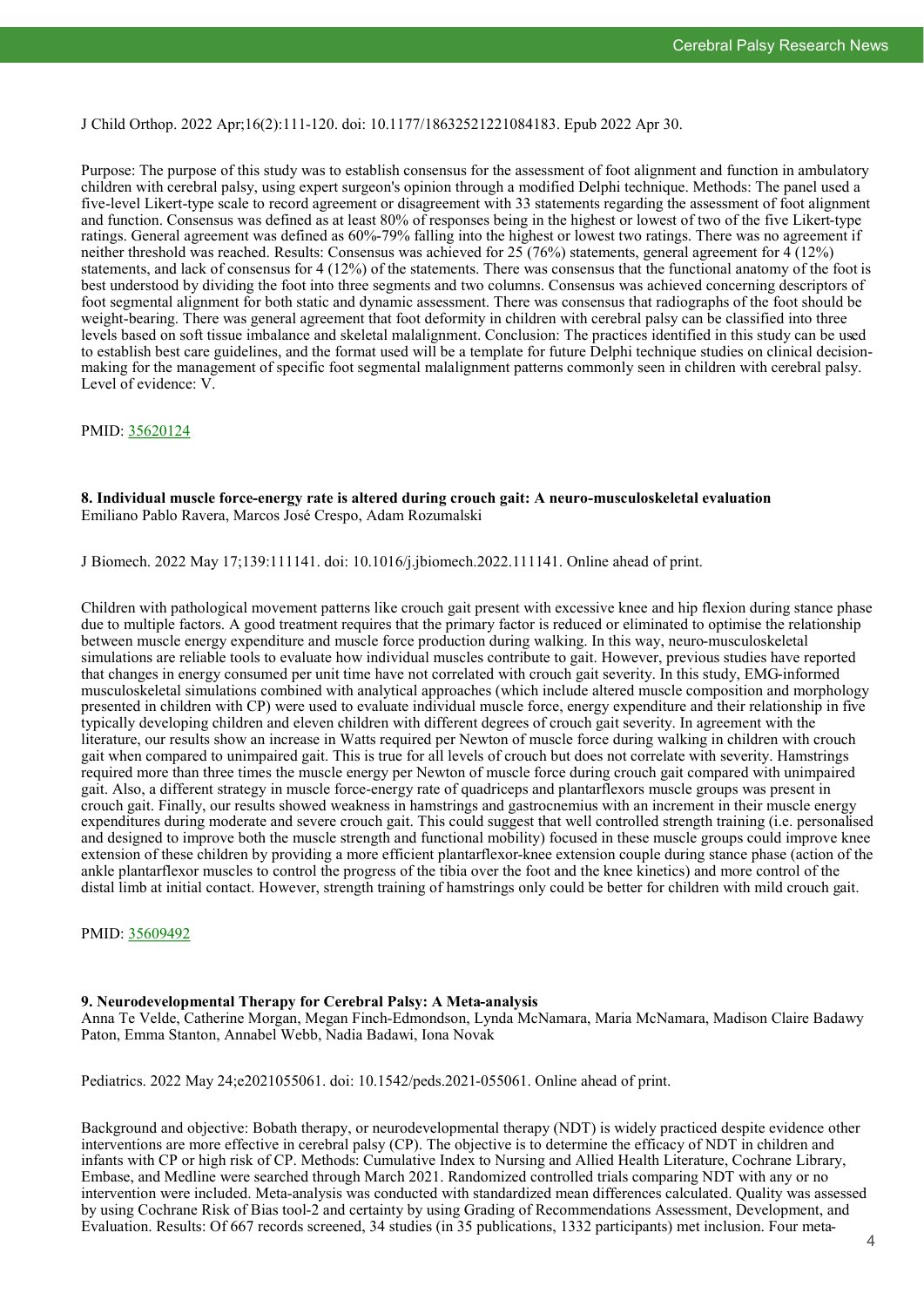analyses were conducted assessing motor function. We found no effect between NDT and control (pooled effect size 0.13 [- 0.20 to 0.46]), a moderate effect favoring activity-based approaches (0.76 [0.12 to 1.40]) and body function and structures (0.77 [0.19 to 1.35]) over NDT and no effect between higher- and lower-dose NDT (0.32 [-0.11 to 0.75]). A strong recommendation against the use of NDT at any dose was made. Studies were not all Consolidated Standards of Reporting Trials-compliant. NDT versus activity-based comparator had considerable heterogeneity  $(I2 = 80\%)$  reflecting varied measures. Conclusions: We found that activity-based and body structure and function interventions are more effective than NDT for improving motor function, NDT is no more effective than control, and higher-dose NDT is not more effective than lower-dose. Deimplementation of NDT in CP is required.

PMID: [35607928](https://pubmed.ncbi.nlm.nih.gov/35607928)

#### **10. Comparison of the Physical Response During Official Matches and Small-Sided Games in International Cerebral Palsy Footballers: Implications for Evidence-Based Classification** Javier Yanci, Daniel Castillo, Aitor Iturricastillo, Matías Henríquez, Alba Roldan, Raúl Reina

Adapt Phys Activ Q. 2022 May 23;1-15. doi: 10.1123/apaq.2021-0206. Online ahead of print.

This study aimed to analyze whether there are differences and associations in the physical responses in international-level cerebral palsy footballers between official matches and 2v2 small-sided games (2v2-SSG). One hundred seventy international cerebral palsy footballers participated in this study during three international championships. The physical responses of mean and maximum velocities, total distance, distance covered at different intensities, short-term actions, and player load were collected during 2v2-SSG and the real competition. The mean velocity, total distance, jogging, medium- and high-intensity distances, the number of moderate/high accelerations, decelerations, and player load were relatively higher in the 2v2-SSG than in the official matches. Even though the 2v2-SSG could become an appropriate drill to include during the classification process, due to the differences between a 2v2-SSG and the official competition, it is necessary to deepen the scientific knowledge for developing observation methods during real competition to strengthen the relationships between eligible impairments and activity limitation.

PMID: [35606092](https://pubmed.ncbi.nlm.nih.gov/35606092)

# **11. Epidemiology and risk factors for sleep disturbances in children and youth with cerebral palsy: An ICF-based approach**

Aletheia Zh Chia, Yi Hua Tan, Tong Hong Yeo, Oon Hoe Teoh, Zhi Min Ng

Sleep Med. 2022 May 13;96:93-98. doi: 10.1016/j.sleep.2022.04.021. Online ahead of print.

OBJECTIVES AND BACKGROUND: Children with cerebral palsy are at risk for sleep disorders, and there is a complex relationship between sleep and physical, environmental and functional factors in such children. The WHO International Classification of Functioning, Disability and Health model serves as a universal framework for describing and organizing functioning and disability. This study aimed to describe sleep disturbances in Singaporean children and youth with cerebral palsy, and develop a holistic framework for evaluating risk factors and potential management strategies for poor sleep. Methods: A cross-sectional analysis was conducted on 151 children and youth in a nationwide registry for cerebral palsy. The WHO International Classification of Functioning, Disability and Health for Cerebral Palsy Questionnaire was used to identify sleep disturbances. Risk factors analyzed were age, gender, ethnic background, financial assistance, the dominant motor feature of cerebral palsy, functional status, and comorbidities such as active epilepsy, hearing and visual impairments, generalized pain, muscle tone and involuntary contractions. Results: 46% had difficulty with sleep, with similar proportions having difficulty with amount, onset, maintenance and quality of sleep. On multivariate regression analysis, higher functional gross motor impairment as indicated by a GMFCS level of V (adjusted OR 4.24; 95% CI 1.09-19.0) and difficulty with involuntary contractions (aOR 2.80; 1.20-6.71) were significant factors for sleep difficulties. Conclusion: An ICF-based framework was useful in identifying possible contributory factors and strategies for managing poor sleep. Further studies with objective sleep measures would allow for better characterization of sleep disturbances in children and youth with cerebral palsy, and guide management.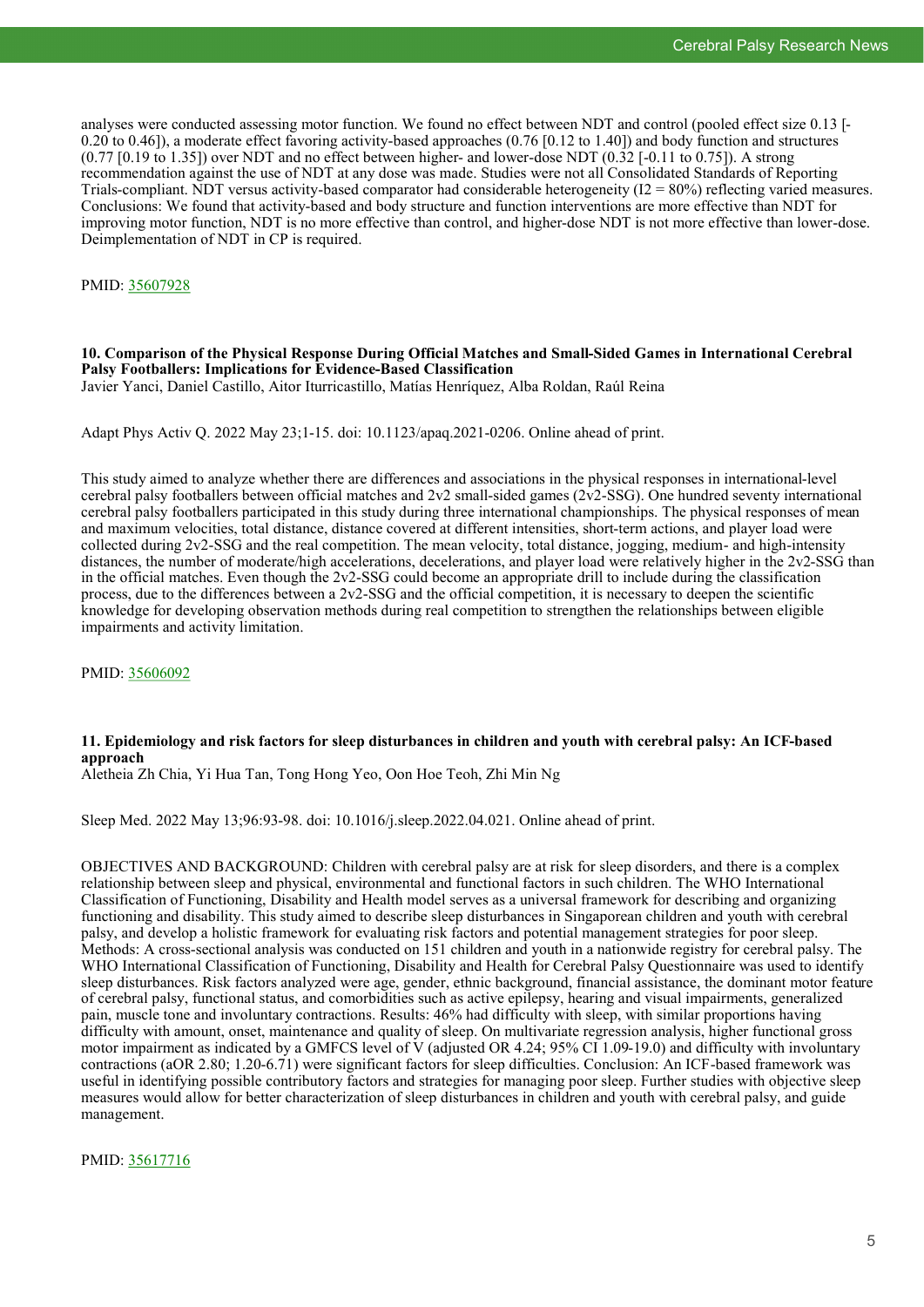**12. A novel investigation of eye-gaze as an access method for children with dyskinetic cerebral palsy** Kristine Stadskleiv

Dev Med Child Neurol. 2022 May 21. doi: 10.1111/dmcn.15269. Online ahead of print.

#### PMID: [35598090](https://pubmed.ncbi.nlm.nih.gov/35598090)

#### **13. Effect of standing frames used in real life on bone remodeling in non-walking children with cerebral palsy** V Barbier, V Goëb, C Klein, S Fritot, R Mentaverri, J Sobhy Danial, P Fardellone, L Le Monnier

Osteoporos Int. 2022 May 26. doi: 10.1007/s00198-022-06436-5. Online ahead of print.

Children with severe cerebral palsy are prone to low bone mineral density. No clear recommendation exists for an optimal use of standing frame to enhance bone health in this context. Used in real life, this study suggests for the first time that standing practice improved bone mineralization by limiting bone resorption. Introduction: To compare the bone health of children with severe cerebral palsy who use a static standing frame in real life to that of children who do not. Methods: A total of 24 children with severe cerebral palsy GMFCS IV & V were included in the study and were divided into two groups: 13 were using a passive standing frame and 11 were not. We performed a single center retrospective cross-sectional study comparing the two groups using dual X-ray absorptiometry data and tests on biological samples, including bone remodeling factors. Results: Total body (less head) bone mineral content was significantly higher in children who used a standing frame for an average of 30 min/ day. This was confirmed in the lumbar spine. Although the total body bone mineral density (less head and proximal femur) densitometric data were not significantly higher, a positive trend favored the use of a standing frame in the children. Bone resorptive factors (CTX) were higher in the non-standing-frame group, whereas there was no difference among osteoformation factors. No difference in fracture history was found. Conclusions: We show that non-ambulant children with cerebral palsy who use a static standing frame in real life have better bone health, with lower bone resorption, than children who do not. Further studies are needed to determine how standing practice could impact bone mineralization over time in real life and to explore more bone remodeling factors.

PMID: [35614237](https://pubmed.ncbi.nlm.nih.gov/35614237)

**14. In the Driver's Seat: A Randomized, Crossover Clinical Trial Protocol Comparing Home and Community Use of the Permobil Explorer Mini and a Modified Ride-On Car by Children With Cerebral Palsy** Heather A Feldner, Samuel W Logan, Lisa K Kenyon

Phys Ther. 2022 May 23;pzac062. doi: 10.1093/ptj/pzac062. Online ahead of print.

Objective: The aims of this study are twofold: (1) to evaluate a powered mobility intervention to promote developmental, activity, and participation outcomes of young children aged 12 to 36 months who have cerebral palsy  $(CP)$ ; and  $(2)$  to compare the use patterns (frequency, duration, environment) of 2 different powered mobility options. Methods: This study is a multisite, mixed-methods, doubly counterbalanced, randomized, crossover clinical trial, where intervention A is the Permobil Explorer Mini and intervention B is a modified ride-on toy car. The study will take place in rural and urban home and community settings surrounding 3 sites (Washington, Oregon, and Michigan). There will be 24 child-caregiver dyads in the study (8 dyads per site). Primary outcome measures include the Bayley Scale of Infant and Toddler Development, the Youth and Children's Participation and Environment Measure, the Assessment for Learning Power mobility use, automated device use tracking logs, caregiver semistructured interviews, and the Acceptability, Feasibility, and Intervention Appropriateness Measures. Secondary measures include the Child Engagement in Daily Life and caregiver diaries. Impact: The use of powered mobility devices for young children with cerebral palsy has gained traction, with evidence that the use of powered mobility at young ages complements (rather than detracts from) other interventions focused on more traditional mobility skills such as crawling and walking. However, research is limited, and often comprised of low-level evidence. Given the clearance of the first powered mobility device for infants, the Permobil Explorer Mini, and the recent popularity of modified ride-on toy cars as 1 alternative for powered mobility for young children with disabilities, this study will contribute to rigorous examination of the developmental outcomes, use patterns, and caregiver perceptions of these novel devices.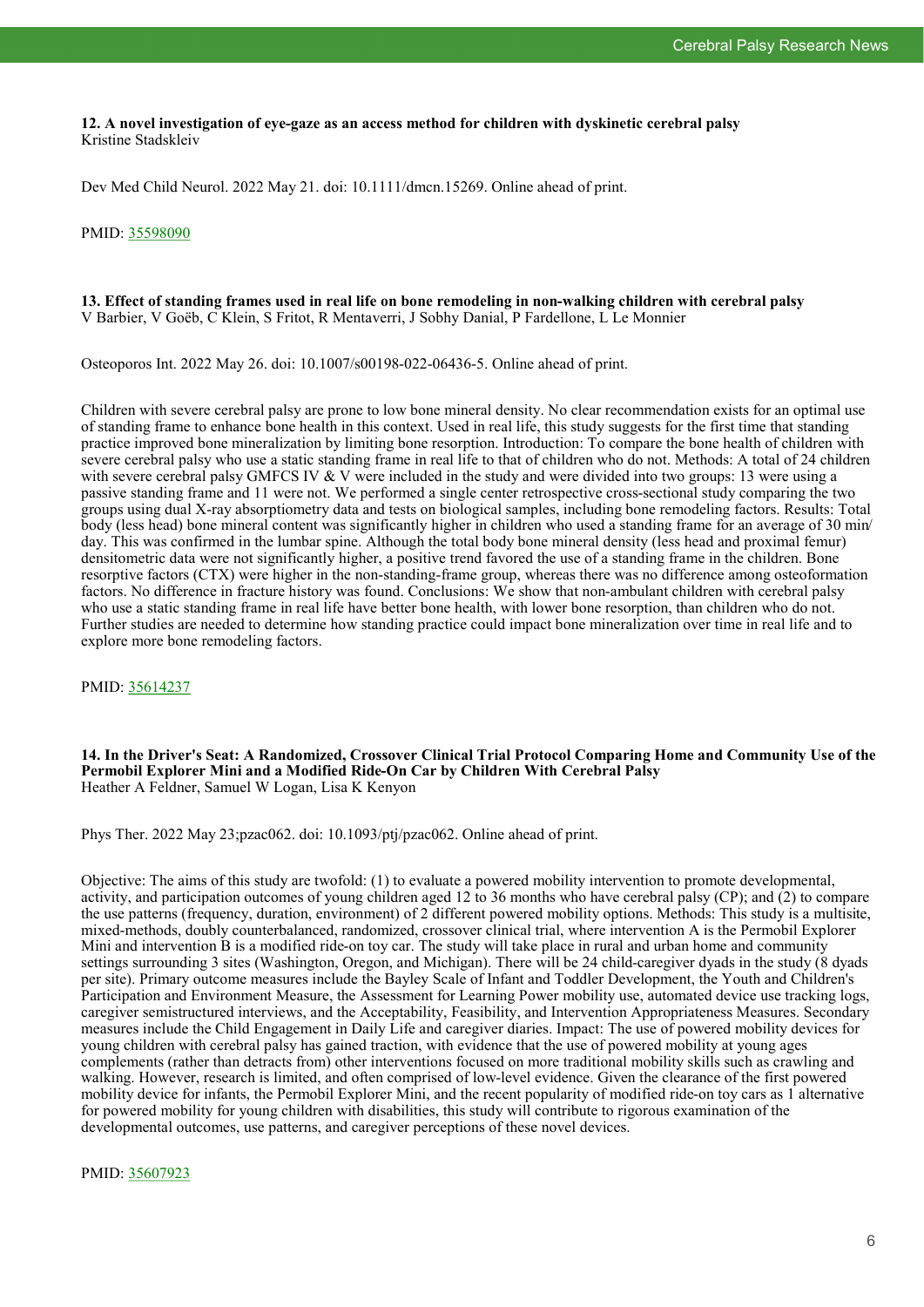#### **15. Protocol for the Birth Asphyxia in African Newborns (Baby BRAiN) Study: a Neonatal Encephalopathy Feasibility Cohort Study**

Carol Nanyunja, Samantha Sadoo, Ivan Mambule, Sean R Mathieson, Moffat Nyirenda, Emily L Webb, J Mugalu, Nicola J Robertson, A Nabawanuka, Guillaume Gilbert, J Bwambale, Kathryn Martinello, Alan Bainbridge, Samson Lubowa, Latha Srinivasan, H Ssebombo, Cathy Morgan, Cornelia Hagmann, Frances M Cowan, Kirsty Le Doare, Pia Wintermark, Michael Kawooya, Geraldine B Boylan, Annettee Nakimuli, Cally J Tann

Gates Open Res. 2022 Mar 3;6:10. doi: 10.12688/gatesopenres.13557.1. eCollection 2022.

BACKGROUND: Neonatal encephalopathy (NE) is a leading cause of child mortality worldwide and contributes substantially to stillbirths and long-term disability. Ninety-nine percent of deaths from NE occur in low-and-middle-income countries (LMICs). Whilst therapeutic hypothermia significantly improves outcomes in high-income countries, its safety and effectiveness in diverse LMIC contexts remains debated. Important differences in the aetiology, nature and timing of neonatal brain injury likely influence the effectiveness of postnatal interventions, including therapeutic hypothermia. METHODS: This is a prospective pilot feasibility cohort study of neonates with NE conducted at Kawempe National Referral Hospital, Kampala, Uganda. Neurological investigations include continuous video electroencephalography (EEG) (days 1-4), serial cranial ultrasound imaging, and neonatal brain Magnetic Resonance Imaging and Spectroscopy (MRI/ MRS) (day 10-14). Neurodevelopmental follow-up will be continued to 18-24 months of age including Prechtl's Assessment of General Movements, Bayley Scales of Infant Development, and a formal scored neurological examination. The primary outcome will be death and moderate-severe neurodevelopmental impairment at 18-24 months. Findings will be used to inform explorative science and larger trials, aiming to develop urgently needed neuroprotective and neurorestorative interventions for NE applicable for use in diverse settings. DISCUSSION: The primary aims of the study are to assess the feasibility of establishing a facility-based cohort of children with NE in Uganda, to enhance our understanding of NE in a low-resource sub-Saharan African setting and provide infrastructure to conduct high-quality research on neuroprotective/ neurorestorative strategies to reduce death and disability from NE. Specific objectives are to establish a NE cohort, in order to 1) investigate the clinical course, aetiology, nature and timing of perinatal brain injury; 2) describe electrographic activity and quantify seizure burden and the relationship with adverse outcomes, and; 3) develop capacity for neonatal brain MRI/S and examine associations with early neurodevelopmental outcomes.

PMID: [35614965](https://pubmed.ncbi.nlm.nih.gov/35614965)

# **16. The Risk Factors of Cerebral Palsy among the Children Attending a Children's Hospital**

Tulashi Adhikari Mishra, Sarala Shrestha, Bina Prajapati Manandhar, Pratima Sharma

J Nepal Health Res Counc. 2022 Mar 13;19(4):778-783. doi: 10.33314/jnhrc.v19i04.3808.

Background: Cerebral Palsy is a disorder of movement and posture caused by nonprogressive abnormal brain function. It is a lifelong condition and one of the most common causes of physical disability in children. The objective of this study was to find out the risk factors associated with cerebral palsy among children. Methods: A case control study was carried out among 330 children where cases and controls were taken in the ratio of 1:2. Cases included children diagnosed with cerebral palsy and attending neurological out-patient department of a Children's Hospital in Kathmandu, Nepal and control included children not having cerebral palsy and attending medical out-patient department of the same hospital for other medical problems. The data were collected from November 29, 2017 to May 20, 2018 by using a pretested interview schedule. The findings were analyzed using frequency, percentage, mean, standard deviation and chi square test and odds ratio. Results: Findings revealed that about one-fourth (24.5%) cases were diagnosed to have CP within one year of age. In terms of sex majority (63.6%) of the cases were male and majority were the first born children. Findings also revealed that infection during pregnancy (OR:2.9, CI: 1.1-7.5), family history of cerebral palsy (OR:5.6, CI: 1.4-21.8), instrumental delivery (OR: 10.9, CI:2.3-50.6), not crying immediately after birth (OR: 17.3, CI: 8.6-34.6), were significantly associated with cerebral palsy. Conclusions: Most of the identified risk factors are preventable and controllable through proper antenatal and skilled intranatal care. Thus, every pregnant woman should receive proper care during pregnancy as well as during delivery for the prevention of the identified risk factors.

PMID: [35615837](https://pubmed.ncbi.nlm.nih.gov/35615837)

### **17. Orthopedic surgical procedures in 3,305 children and young adults with cerebral palsy: a register-based cohort study**

Anna Telléus, Nikolaos Kiapekos, Johan Von Heideken, Philippe Wagner, Eva Broström, Gunnar Hägglund, Per Åstrand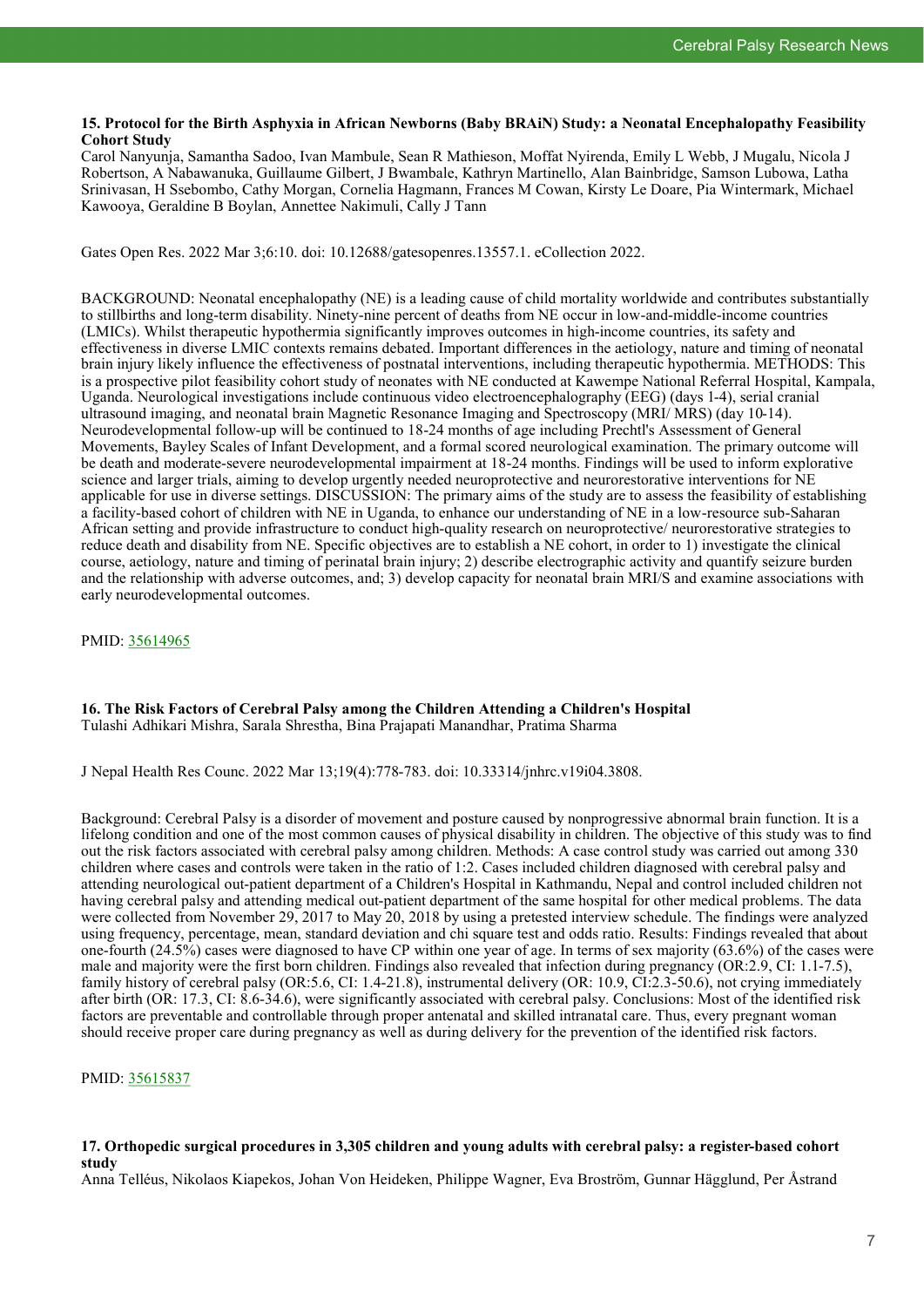Acta Orthop. 2022 May 23;93:472-477. doi: 10.2340/17453674.2022.2583.

Background and purpose: Few reports have described the panorama of orthopedic surgeries that children with cerebral palsy (CP) undergo. We analyzed the risk of a first surgery, and describe the frequency of orthopedic surgeries in terms of age, sex, anatomical location, and Gross Motor Function Classification System (GMFCS) level in children and young adults with CP. Patients and methods: This was a register-based cohort study of 3,305 individuals followed until 2-25 years of age. We used data from 2 national Swedish registers: the CPUP CP surveillance program and the Swedish National Patient Register. Kaplan-Meier survival curves were calculated to describe the risk of undergoing a first orthopedic surgery, related to age. Results: We included data for 3,311 orthopedic operations in 1,717 surgical sessions. The percentage of children operated on before age 15 years increased from 22% (95% CI 19-26) for GMFCS level I to 70% (CI 64-75) for level V. Ankle and foot surgery was predominant as first surgery for GMFCS I-II, and hip and femur surgery for GMFCS IV-V. Spinal surgery occurred almost exclusively for GMFCS IV-V. Descriptive data showed repeated surgical sessions to be frequent for higher GMFCS levels. Interpretation: The risk of having a first orthopedic surgical treatment increased with increasing GMFCS level and was initiated at younger age in children with higher GMFCS level.

PMID: [35611478](https://pubmed.ncbi.nlm.nih.gov/35611478)

#### **18. RNAseq of amniotic fluid cell-free RNA: a discovery phase study of the pathophysiology of congenital cytomegalovirus infection**

Lisa Hui, Luc DE Catte, Sally Beard, Jovana Maksimovic, Neeta L Vora, Alicia Oshlack, Susan P Walker, Natalie J Hannan

Am J Obstet Gynecol. 2022 May 21;S0002-9378(22)00386-6. doi: 10.1016/j.ajog.2022.05.035. Online ahead of print.

Background: Congenital cytomegalovirus (cCMV) is the most common perinatal infection and a significant cause of sensorineural hearing loss, cerebral palsy and neurodevelopmental disability. There is a paucity of human gene expression studies examining the pathophysiology of CMV infection. Objectives: The aim of this study was to perform a whole transcriptomic assessment of amniotic fluid from pregnancies with live fetuses to identify differentially-expressed genes and enriched Gene Ontology categories associated with cCMV infection. Study design: Amniotic fluid supernatant was prospectively collected from pregnant women undergoing amniocentesis for suspected cCMV due to first trimester maternal primary infection or ultrasound features suggestive of fetal infection. Women who had received therapy to prevent fetal infection were excluded. cCMV was diagnosed via viral PCR of amniotic fluid; CMV-infected fetuses were paired with noninfected controls, matched for gestational age and fetal sex. Paired-end RNA sequencing was performed on amniotic fluid cell-free RNA with the Novaseq6000 at a depth of 30 million reads/sample. Following quality control and filtering, reads were mapped to the human genome and counts summarised across genes. Differentially expressed genes were identified using two approaches: voomWithQualityWeights in conjunction with limma and RUVSeq with edgeR. Genes with a false discovery rate (FDR) < 0.05 were considered statistically significant. Differential exon usage was analysed using DEXSeq. Functional analysis was performed using Gene Set Enrichment Analysis and Ingenuity Pathway Analysis. Manual curation of differentially regulated genes was also performed. Results: Amniotic fluid samples were collected from 50 women; 16 (32%) had cCMV confirmed by PCR. After excluding 3 samples without matched controls, 13 CMV-infected samples collected at 18-23 weeks and 13 CMV-negative gestation matched controls were submitted for RNA sequencing and analysis (total n=26). Ten of the 13 pregnancies with CMV-infected fetuses had amniocentesis due to serological evidence of maternal primary infection with normal fetal ultrasound, and three had amniocentesis due to ultrasound abnormality suggestive of CMV infection. Four CMV-infected pregnancies ended in termination ( $n=3$ ) or fetal death ( $n=1$ ), and 9 resulted in live births. Pregnancy outcomes were available on 11 of the 13 CMV-negative controls; all resulted in live births of clinically-well infants. Differential gene expression analysis revealed 309 up-regulated and 32 down-regulated genes in the CMV-infected group compared with the CMV-negative group. Gene set enrichment analysis showed significant enrichment of multiple Gene Ontology categories involving the innate immune response to viral infection and interferon signalling. Of the 32 significantly down-regulated genes, 8 were known to be involved in neurodevelopment and preferentially expressed by the brain. Six specific cellular restriction factors involved in host defence to CMV infection were upregulated in the CMV-infected group. Ingenuity Pathway Analysis predicted activation of pathways involved in 'progressive neurological disease', and 'inflammatory neurological disease'. Conclusions: In this next generation sequencing study, we reveal new insights into the pathophysiology of cCMV infection. These data on the upregulation of the intraamniotic innate immune response to CMV infection and the dysregulation of neurodevelopmental genes may inform future approaches to developing prognostic markers and assessing fetal responses to in utero therapy.